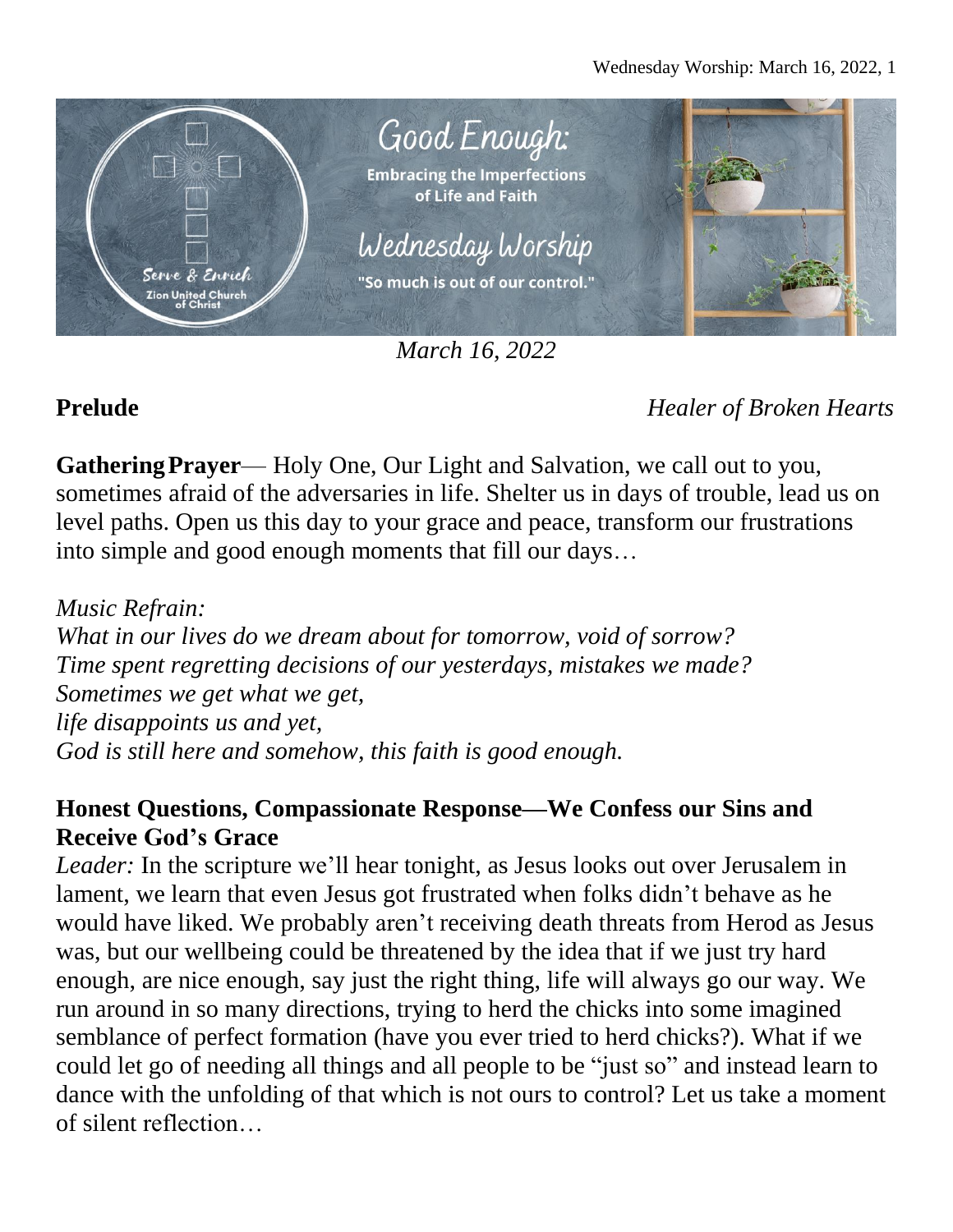### *Silent Reflection*

*Leader:* Hear this compassionate word from the Psalmist: "I believe that I shall see the goodness of the LORD in the land of the living. Wait for the LORD; be strong, and let your heart take courage; wait for the LORD!"

Know that already, God is offering us freedom from feeling alone in fixing what feels oh so wrong with this world, inviting us to let go of the need to *be* God, so that we might recognize that God is *with* us, offering courage in difficulty. And know, that despite our sometimes faltering steps, in the name of Jesus Christ, you are being forgiven, even now. In the name of Jesus Christ, you are forgiven. Glory to God! Amen.

The LORD is my light and my salvation; whom shall I fear? The LORD is the stronghold of my life; of whom shall I be afraid? When evildoers assail me to devour my flesh my adversaries and foes they shall stumble and fall. Though an army encamp against me, my heart shall not fear; though war rise up against me, yet I will be confident. One thing I asked of the LORD, that will I seek after: to live in the house of the LORD

**We Hear God's Word** *Psalm 27:1-6 (NRSV)* all the days of my life, to behold the beauty of the LORD, and to inquire in his temple. For he will hide me in his shelter in the day of trouble; he will conceal me under the cover of his tent; he will set me high on a rock. Now my head is lifted up above my enemies all around me, and I will offer in his tent sacrifices with shouts of joy; I will sing and make melody to the LORD.

# *Luke 13: 31-35 (NRSV)*

At that very hour some Pharisees came and said to him, "Get away from here, for Herod wants to kill you."

He said to them, "Go and tell that fox for me, 'Listen, I am casting out demons and performing cures today and tomorrow, and on the third day I finish my work.